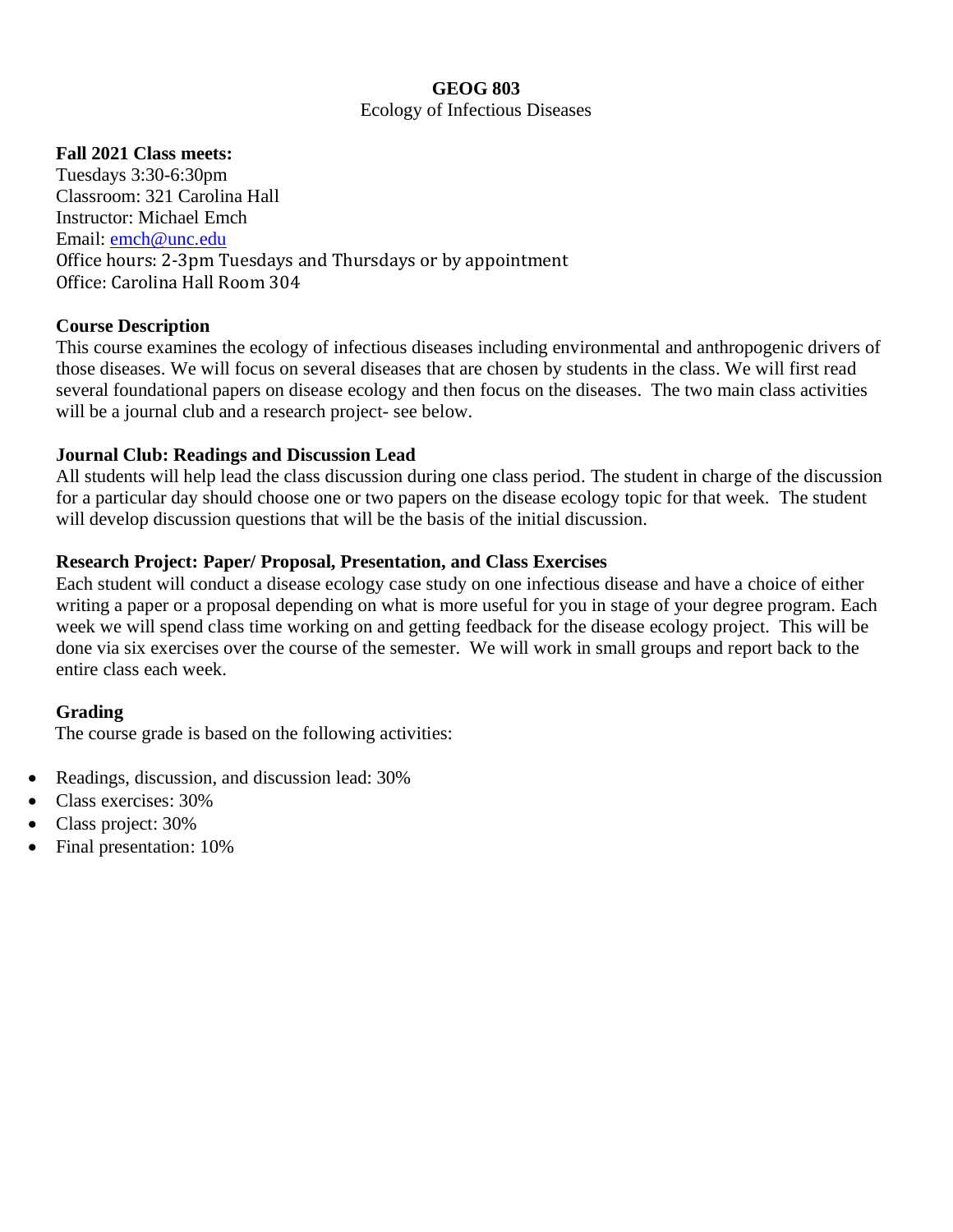### **Schedule**

| <b>Week: Dates</b> | <b>Topics, Materials, and Activities</b>                                                                                                                                                                                                     |
|--------------------|----------------------------------------------------------------------------------------------------------------------------------------------------------------------------------------------------------------------------------------------|
| Week 1: Aug $24$   | <b>Introduction</b><br><b>Activities</b><br>Ice breaker and meet class members<br>Goals of the class and introduction<br>Materials<br>Read the course syllabus in detail and explore the course Sakai site                                   |
| Week 2: Aug 31     | <b>Disease Ecology Frameworks</b><br>Materials<br>Emch, Root, Carrel Book Chapter 2<br>Plowright et al. 2008<br><b>Activities</b><br>Exercise 1: Project ideas<br>Create class discussion lead schedule                                      |
| Week 3: Sep 7      | <b>More Disease Ecology Frameworks and Emerging Infectious Diseases</b><br>Materials<br>Karesh et al. 2012<br>Emch, Root, Carrel Book Chapter 7<br><b>Activities</b><br>Exercise 1: Project ideas<br>Finalize class discussion lead schedule |
| Week 4: Sep 14     | More Disease Ecology Frameworks: Political Ecology and Human Animal<br><b>Interface</b><br>Materials<br>Emch, Root, Carrel Book Chapter 3<br>Loyd-Smith et al. 2009<br>Activities<br>Project aims, questions, hypotheses                     |
| Week 5: Sep 21     | <b>Spatial Analysis in Disease Ecology</b><br>Materials<br>Mosha et al. 2014<br>Gatrell et al. 1996<br><b>Activities</b><br>Project aims, questions, hypotheses                                                                              |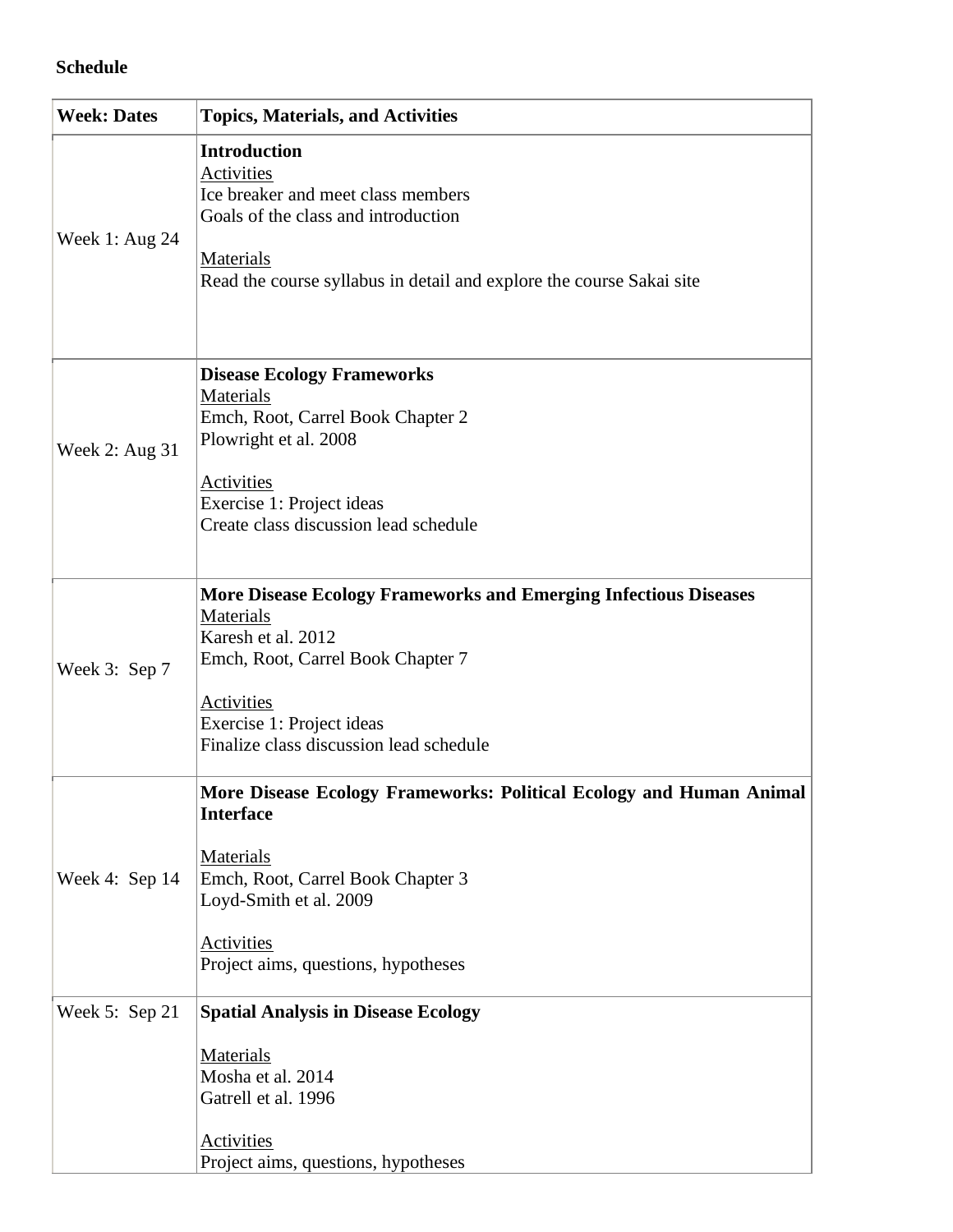| Week 6: Sep 28     | <b>Spatial and Molecular Analysis in Disease Ecology</b>                                                               |
|--------------------|------------------------------------------------------------------------------------------------------------------------|
|                    | Materials<br>Chowell Rothenberg 2018                                                                                   |
|                    | Biek and Real 2010: https://onlinelibrary-wiley-<br>com.libproxy.lib.unc.edu/doi/epdf/10.1111/j.1365-294X.2010.04679.x |
|                    | And this one is more about modelling<br>Real and Biek 2007                                                             |
|                    | <b>Activities</b><br>Project aims, questions, hypotheses                                                               |
| Week 7: Oct 5      | <b>Disease Ecology Topic-Worms</b><br>Camille                                                                          |
|                    | <b>Activities</b><br>Project aims, questions, hypotheses                                                               |
|                    | No class                                                                                                               |
| Week 8: Oct 12     |                                                                                                                        |
|                    | <b>Disease Ecology Topic- Antibiotic Resistance</b>                                                                    |
|                    | Kristin                                                                                                                |
| Week 9: Oct 19     | <b>Activities</b><br>Project aims, questions, hypotheses                                                               |
|                    | <b>Disease Ecology Topic- Cyrus</b><br>Disease surveillance                                                            |
| Week 10: Oct<br>26 | <b>Activities</b><br>Project aims, questions, hypotheses                                                               |
|                    |                                                                                                                        |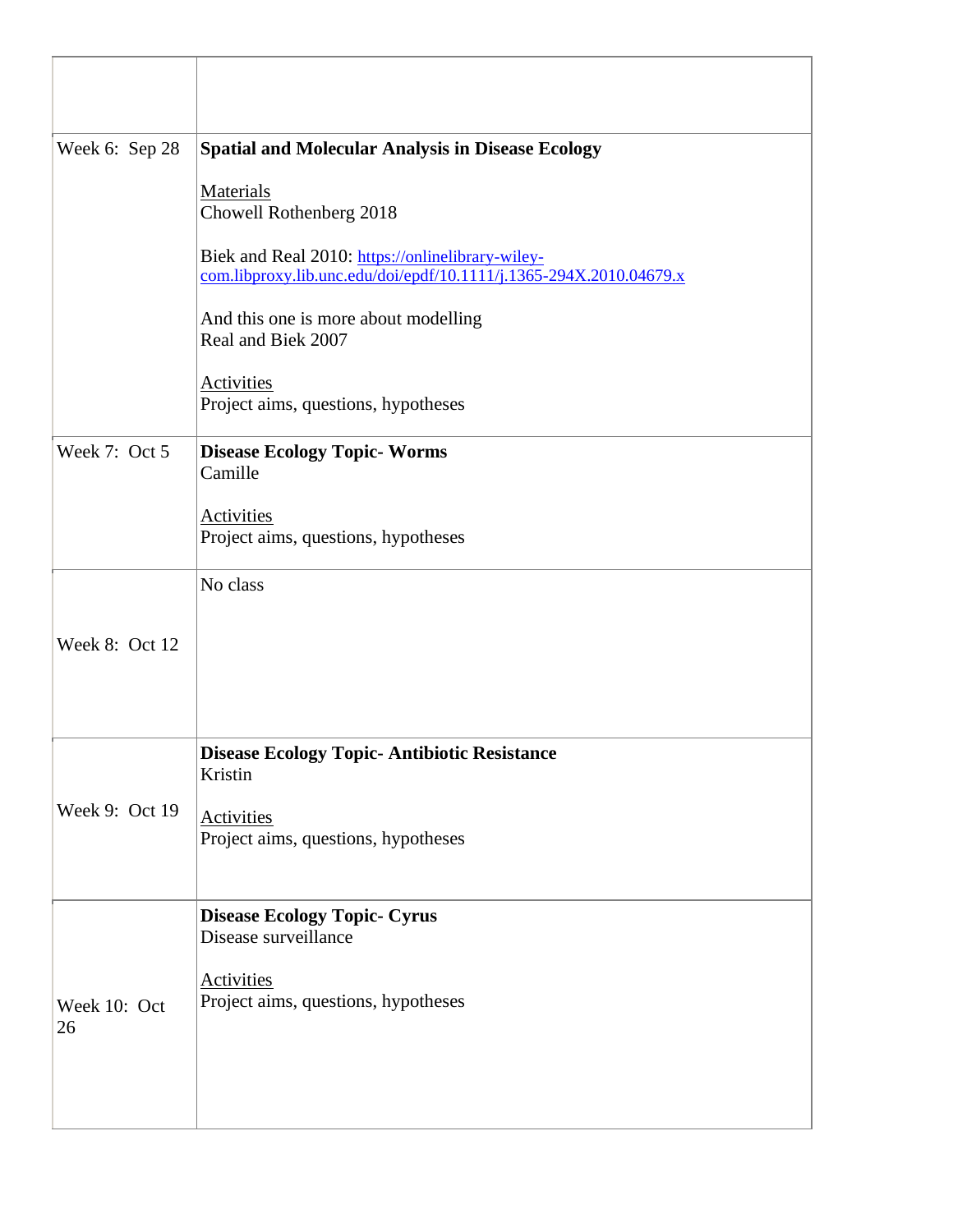| Week 11: Nov 2                        | <b>Disease Ecology Topic-Schisto</b><br><b>Ruthly</b><br><b>Activities</b><br>Project literature                      |
|---------------------------------------|-----------------------------------------------------------------------------------------------------------------------|
| Week 12: Nov 9                        | Disease Ecology Topic- Responses to outbreaks; epidemics of fear<br>Hilary<br><b>Activities</b><br>Project literature |
| Week 13: Nov<br>16                    | <b>Disease Ecology Topic-Pox</b><br>Patrycja<br><b>Activities</b><br>Project methods                                  |
| Week 14: Nov<br>23                    | No class<br>Mike available for individual meetings on projects during class period                                    |
| Week 15: Nov<br>30                    | <b>Disease Ecology Topic- Gastric cancer</b><br>Kate<br><b>Activities</b><br>Project methods                          |
| Exam Time:<br>Saturday Dec 4th<br>4pm | <b>Final project presentation</b>                                                                                     |

## **Masks and COVID-19 Community standards**

All students must always wear a mask over their mouth and nose indoors. Please follow the **UNC COVID-**[19 community standards.](https://carolinatogether.unc.edu/community-standards/) They could change during the semester based on the situation at our university and in our community.